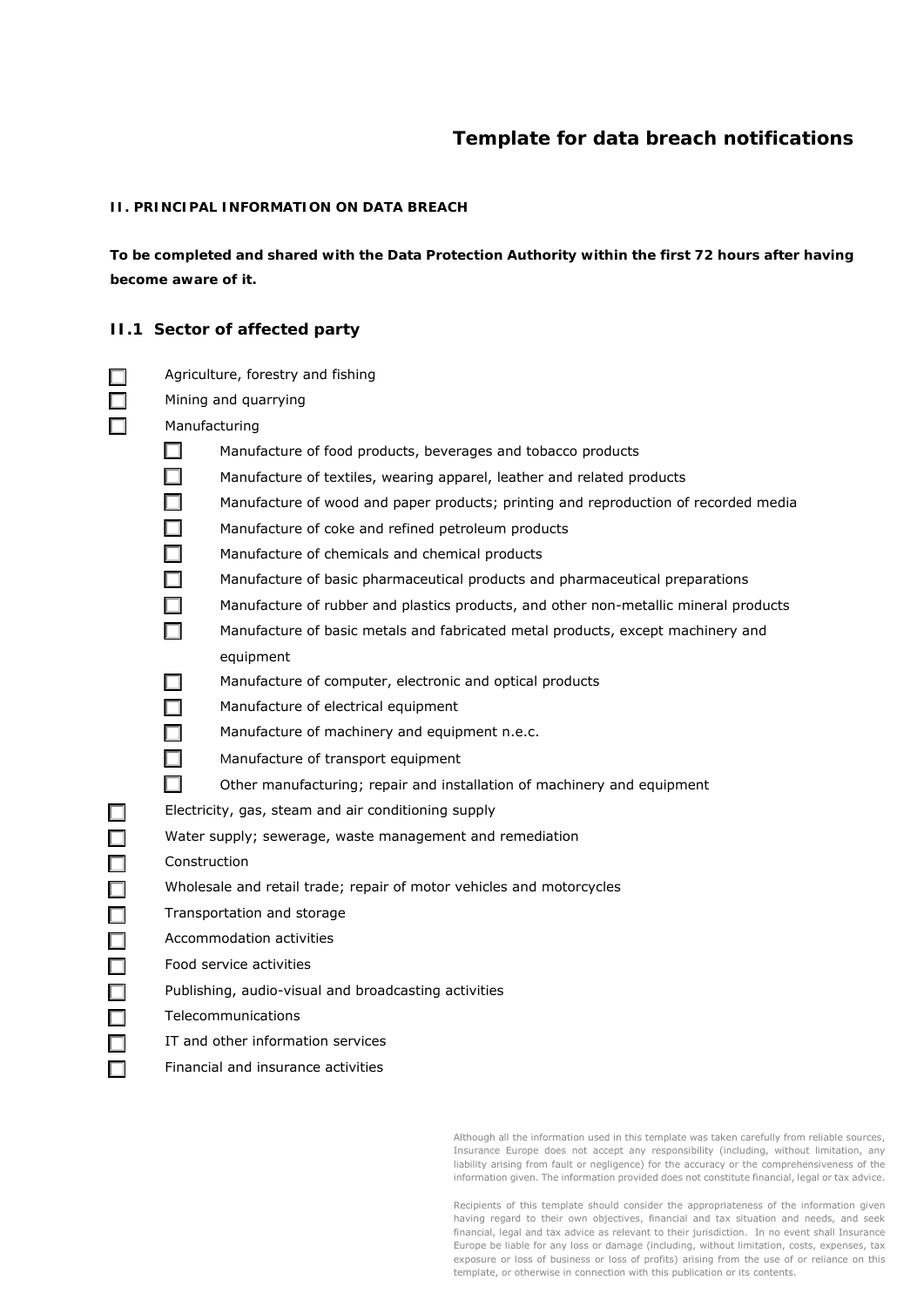|        | Real estate activities                                                                              |
|--------|-----------------------------------------------------------------------------------------------------|
|        | Legal, accounting, management, architecture, engineering, technical testing and analysis activities |
|        | Scientific research and development                                                                 |
|        | Other professional, scientific and technical activities                                             |
| ш      | Administrative and support service activities                                                       |
| $\Box$ | Public administration and defence; compulsory social security                                       |
|        | Education                                                                                           |
| $\Box$ | Human health activities                                                                             |
| $\Box$ | Residential care and social work activities                                                         |
| ш      | Arts, entertainment and recreation                                                                  |
| Ш      | Other service activities                                                                            |
| ш      | Activities of households as employers; undifferentiated goods- and services – producing             |
|        | Activities of households for own use                                                                |
|        | Activities of extraterritorial organizations and bodies                                             |

### **II.2 Size - number of employees**

| 1-9       |
|-----------|
| 10-49     |
| 50-249    |
| 250 - 749 |
| 750-1000  |
| 1000      |

### **II.3 Size - turnover**

| < € 2 m    |
|------------|
| $≤$ € 10 m |
| $≤$ € 50 m |
| > € 50 m   |

## **II.4 Country where business has its main establishment**

## **II.5 Country where the breach took place**

**II.6 Date/time of the breach**

### **II.7 Date/time of detection**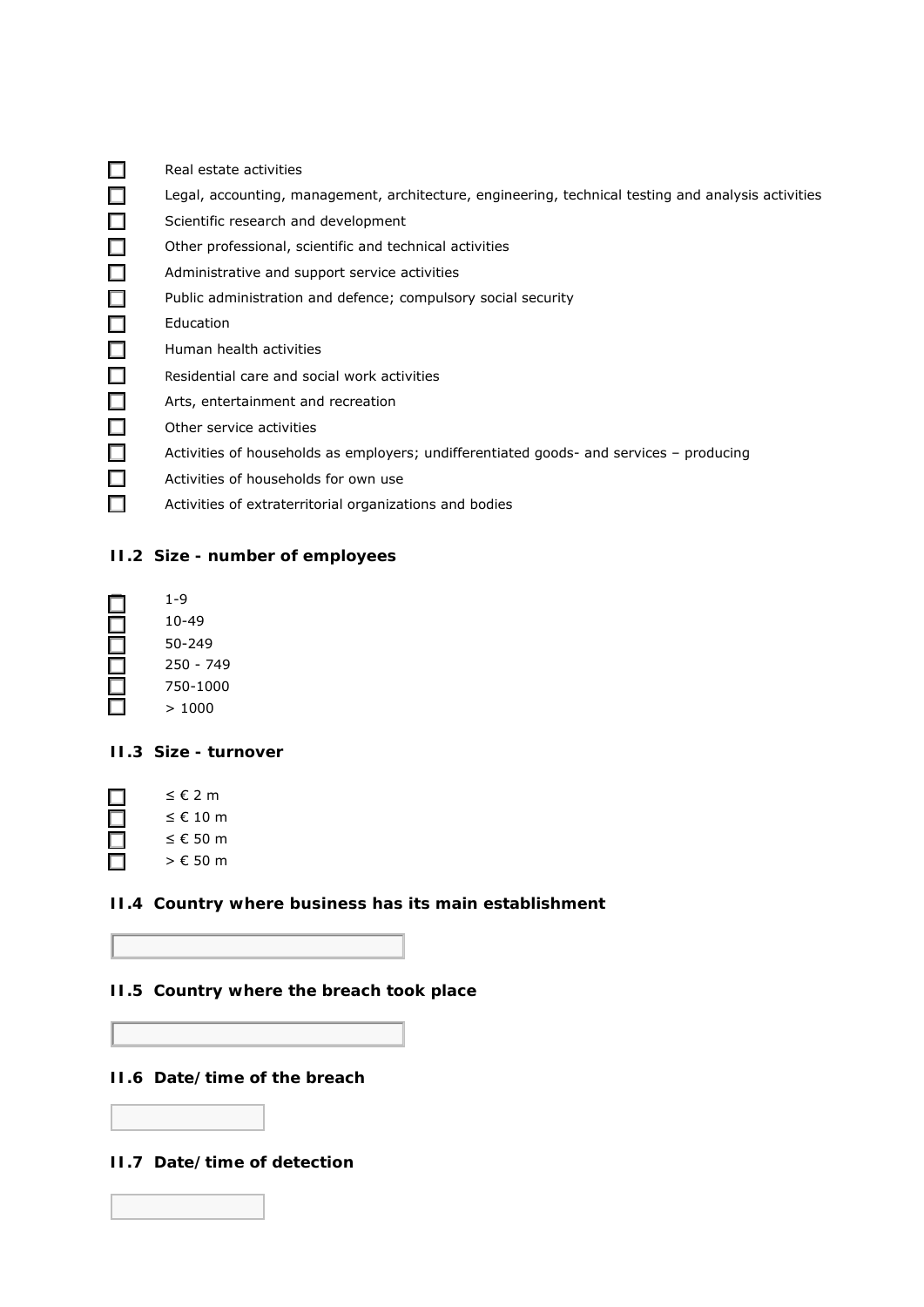|  | II.8 Where is data hosted |  |  |
|--|---------------------------|--|--|
|  |                           |  |  |

☐ Onsite ☐ Cloud

**II.9 Are you aware of the cause of the breach? (please refer to Q27 in Section 3 if not):**

| malicious attack          |          |  |          |  |
|---------------------------|----------|--|----------|--|
|                           | internal |  | external |  |
| accident (system failure) |          |  |          |  |
| negligence (human error)  |          |  |          |  |
| other                     |          |  |          |  |
|                           |          |  |          |  |

**II.10 If a result of a malicious attack, what caused the breach:**

| Unknown vulnerability |                               |  |  |  |
|-----------------------|-------------------------------|--|--|--|
| Known vulnerability:  |                               |  |  |  |
|                       | Cryptolockers                 |  |  |  |
|                       | Fire reconnaissance           |  |  |  |
|                       | Phishing                      |  |  |  |
|                       | Distributed denial of service |  |  |  |
|                       | Malware                       |  |  |  |
|                       | Social engineering            |  |  |  |
|                       | <b>Blackmail</b>              |  |  |  |
| Other                 |                               |  |  |  |
|                       |                               |  |  |  |

## **II.11 Which is the likely impact of the breach:**

| data publication                         |
|------------------------------------------|
| data theft                               |
| identity theft or fraud                  |
| loss of data                             |
| loss of confidentiality of personal data |
| property damage                          |
| direct financial loss                    |
| business interruption                    |
| liability issues                         |
| damage to the reputation                 |
| other                                    |